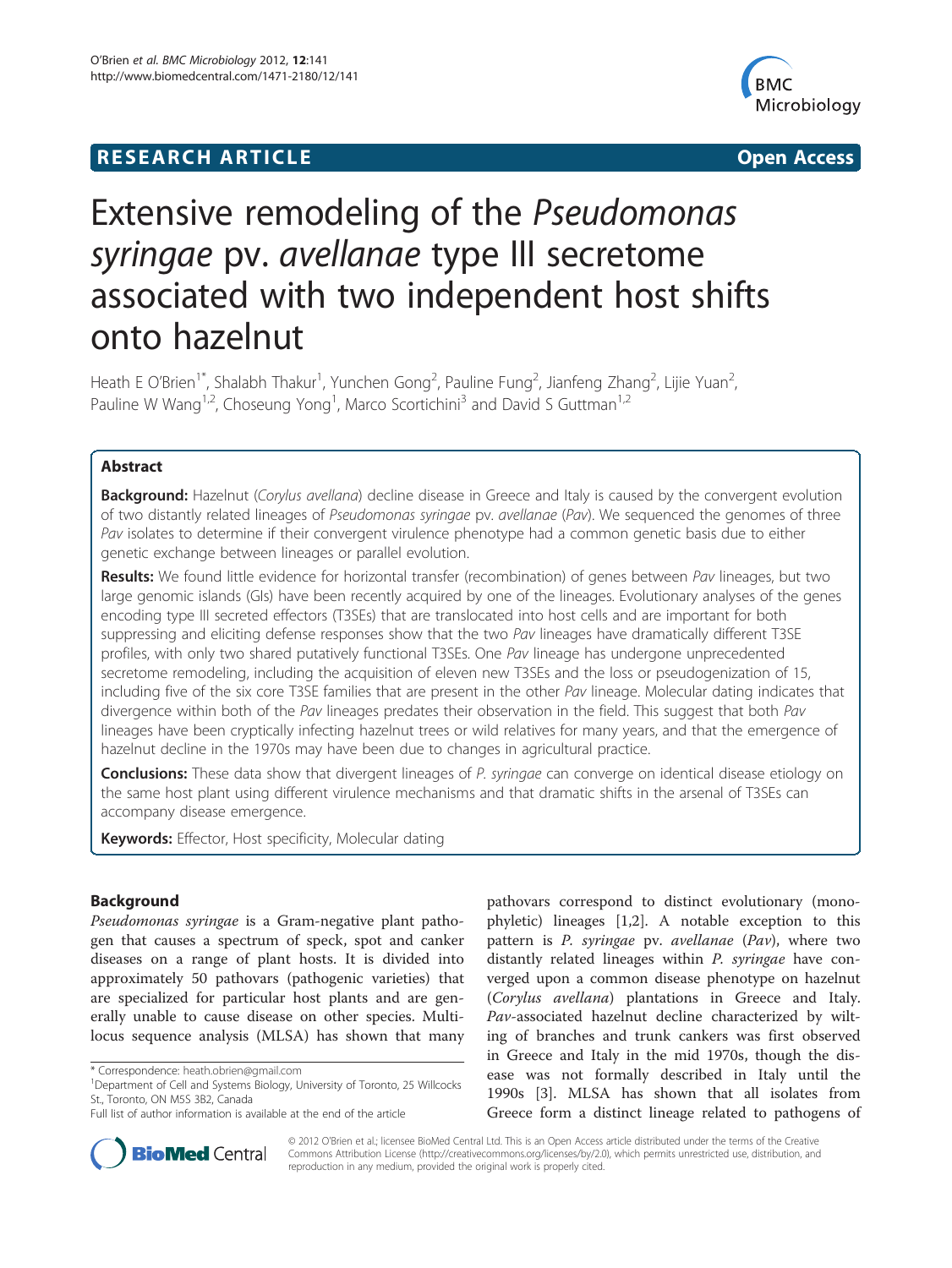kiwifruit (P. syringae pv. actinidiae; Pan [[4](#page-9-0)], a.k.a. Psa [[5\]](#page-9-0)) and plum (P. syringae pv. morsprunorum; Pmp) in phylogroup 1. This phylogroup also includes a large number of pathogens of herbaceous plants, including the well-studied P. syringae pv. tomato strain Pto DC3000. In contrast, Italian isolates collected during outbreaks in the 1990s cluster together in phylogroup 2, along with pathogens of peas, cereals, and other plants, including the well-studied P. syringae pv. syringae strain Psy B728a. More recent outbreaks of hazelnut decline in Italy from 2002–2004 were caused by Pav that phylogenetically clusters with the Greek isolates in phylogroup 1.

In order to determine the genetic changes accompanying the evolution of hazelnut pathogenesis in these two independent lineages, we obtained draft whole genome sequences for the earliest isolate of the hazelnut decline pathogen, Pav BP631, a phylogroup 1 strain isolated from Drama, Greece in 1976 and for Pav Ve013 and Pav Ve037, two strains isolated in Rome, Italy in the early 1990s. The latter two strains represent the extremes of genetic diversity observed in phylogroup 2 Pav strains as determined by the MLSA analysis of Wang et al. [\[6](#page-9-0)]. This MLSA analysis indicates that Pav Ve037 clusters with pea pathogens (P. syringae pv. pisi; Ppi) while the other strains group with pathogens of beets (P. syringae pv. aptata; Ptt) and barley (P. syringae pv. japonica; Pja) although with very weak phylogenetic support.

We compared these three draft genome sequences to 27 other complete or draft *P. syringae* genome sequences representing 16 pathovars, including seven phylogroup 1 strains and six phylogroup 2 strains [\[4,7](#page-9-0)-[17\]](#page-9-0). We performed ortholog analysis to identify instances of horizontal gene transfer between the two independent Pav lineages and looked in detail at the evolutionary histories of a number of candidate pathogenicity genes, including the type III secreted effectors (T3SEs) that are translocated into host cells and are important for both suppressing and eliciting defense responses. We show that the two lineages have dramatically different T3SE profiles and that Pav BP631 has undergone extensive secretome remodeling.

### Results

#### Genome sequencing and assembly

43 million read pairs were generated from the Pav BP631 paired-end library, while the Pav Ve013 and Pav Ve037 paired-end libraries produced 59 million and 35 million read pairs respectively (Table 1). The 82 bp reads for the latter two strains resulted in considerably longer contigs (N50s of 31 kb and 61 kb) than the 38 bp Pav BP631 reads (N50 of 6.4 kb). The read depth of the contigs was very uniform for Pav Ve013 and Pav Ve037, with almost all the contigs centered around a depth of 1000X (Figure [1](#page-2-0)). In contrast, the majority of the Pav BP631 contigs were centered around a depth of 300x, but there were also a large number with depth in the thousands, including some up to almost 10,000 bp in length. These high-coverage contigs indicate that this strain harbors one or more multi-copy plasmids.

When the contigs were scaffolded using 38–45 million mate-pairs, the N50 improved to 79 kb for Pav BP631 and to 264–298 kb for the other strains (Table 1). The total genome sizes were 6.6 megabases (Mb) for Pav BP631 and 6.1 to 6.2 Mb for the other two strains, consistent with the presence of extra-chromosomal plasmids in Pav BP631. Pav Ve013 and Pav Ve037 are largely colinear with the phylogroup 2 reference strain Psy B728a, while Pav BP631 displays substantially more rearrangement relative to Pto DC3000, the reference strain for phylogroup 1 (Figure [2](#page-2-0)). There is a 95 kb scaffold in Pav BP631 that is made up of high-coverage contigs and is colinear with plasmid A from Pto DC3000 over about half of its length.

#### Ortholog analysis

The RAST annotation sever predicted between 4816 and 5136 open reading frames (ORFs) per strain (Table 1) which were grouped into between 4710 and 4951 ortholog groups by orthoMCL (Figure [3a\)](#page-3-0). There were 3967 ortholog families shared among the three Pav strains, all of which were also found in other strains. Of these, 1856 were found in all 29 P. syringae strains, comprising the operational P. syringae core genome. Each Pav strain had between 26 and 115 unique genes that lack orthologs in any

Table 1 Genome statistics for strains sequenced in this study

| <b>Strain</b> | Cluster $#^1$     | Contig # | <b>Contig N50</b> | Scaffold # | Scaffold N50 | Genome size | <b>ORFs</b> |  |  |  |
|---------------|-------------------|----------|-------------------|------------|--------------|-------------|-------------|--|--|--|
| PavBP631      | 43 $M^2$ 38 bp PE | 1,613    | 6,420             | 297        | 79.231       | 6,628,588   | 4816        |  |  |  |
|               | 38 M 38 bp MP     |          |                   |            |              |             |             |  |  |  |
| PavVe013      | 59 M 82 bp PE     | 389      | 30,917            | 66         | 297,710      | 6,165,792   | 5136        |  |  |  |
|               | 43 M 40 bp MP     |          |                   |            |              |             |             |  |  |  |
| PavVe037      | 35 M 82 bp PE     | 220      | 61,365            | 61         | 263,756      | 6,050,967   | 5078        |  |  |  |
|               | 45 M 40 bp MP     |          |                   |            |              |             |             |  |  |  |

1. PE: paired-end (ca. 200 bp insert). MP: mate-pair (3–5 kb insert).

2. Millions of reads.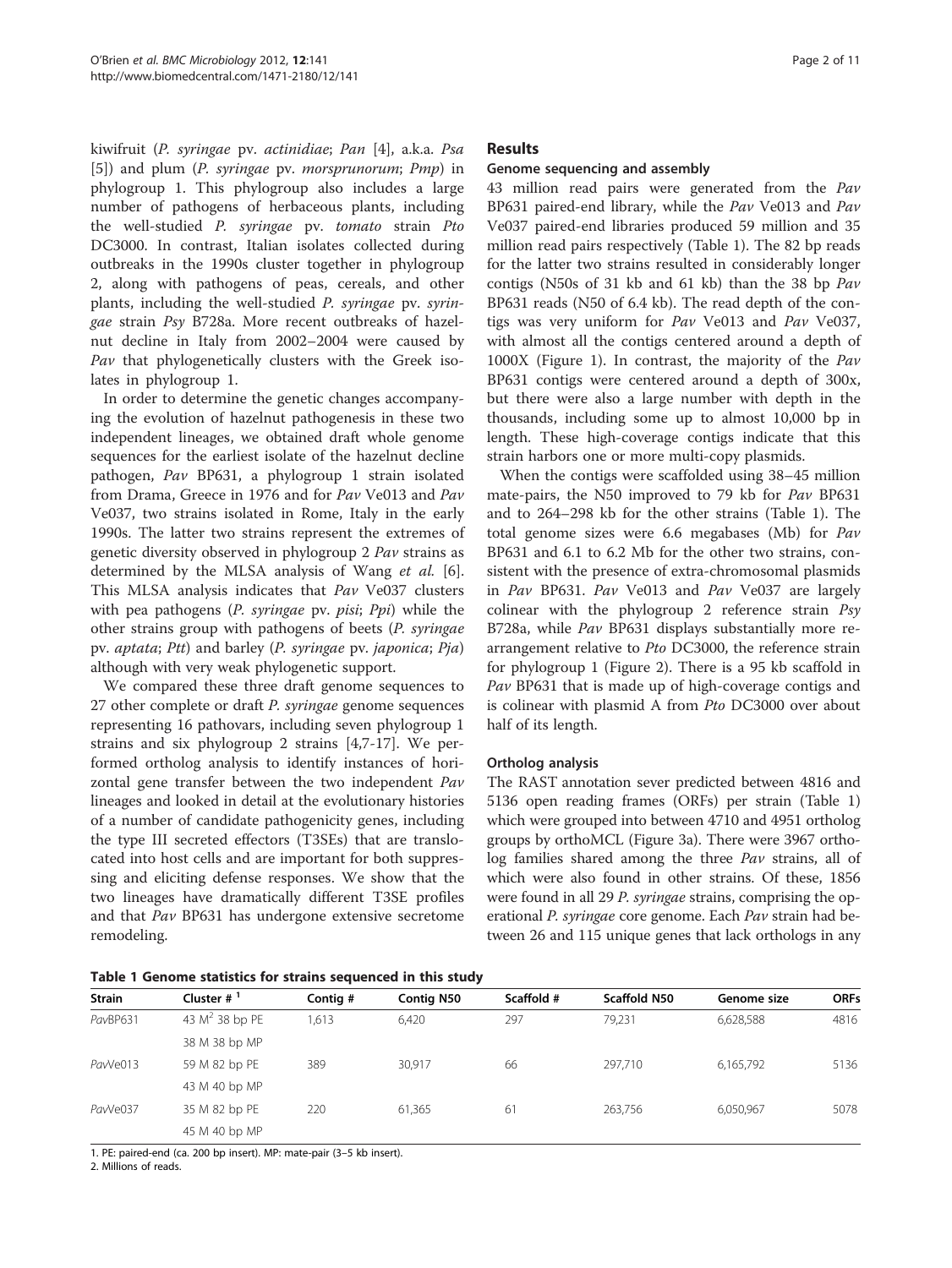<span id="page-2-0"></span>





DC3000 reference sequence. Inset: Alignment of scaffold 88 to plasmid A from Pto DC3000 (this was done as a separate analysis). **B**. Pav Ve013 and Pav Ve037 contigs aligned to Psy B728a reference sequence. Each colored block represents a local colinearity block that can be aligned between strains without any rearrangements. White spaces within blocks indicate regions of low sequence conservation. Vertical red lines indicate scaffold breaks for Pav sequences or boundaries between chromosomes/plasmids in the case of the Pto DC3000 reference sequence. Alignments were generated using progressiveMauve [\[20\]](#page-9-0).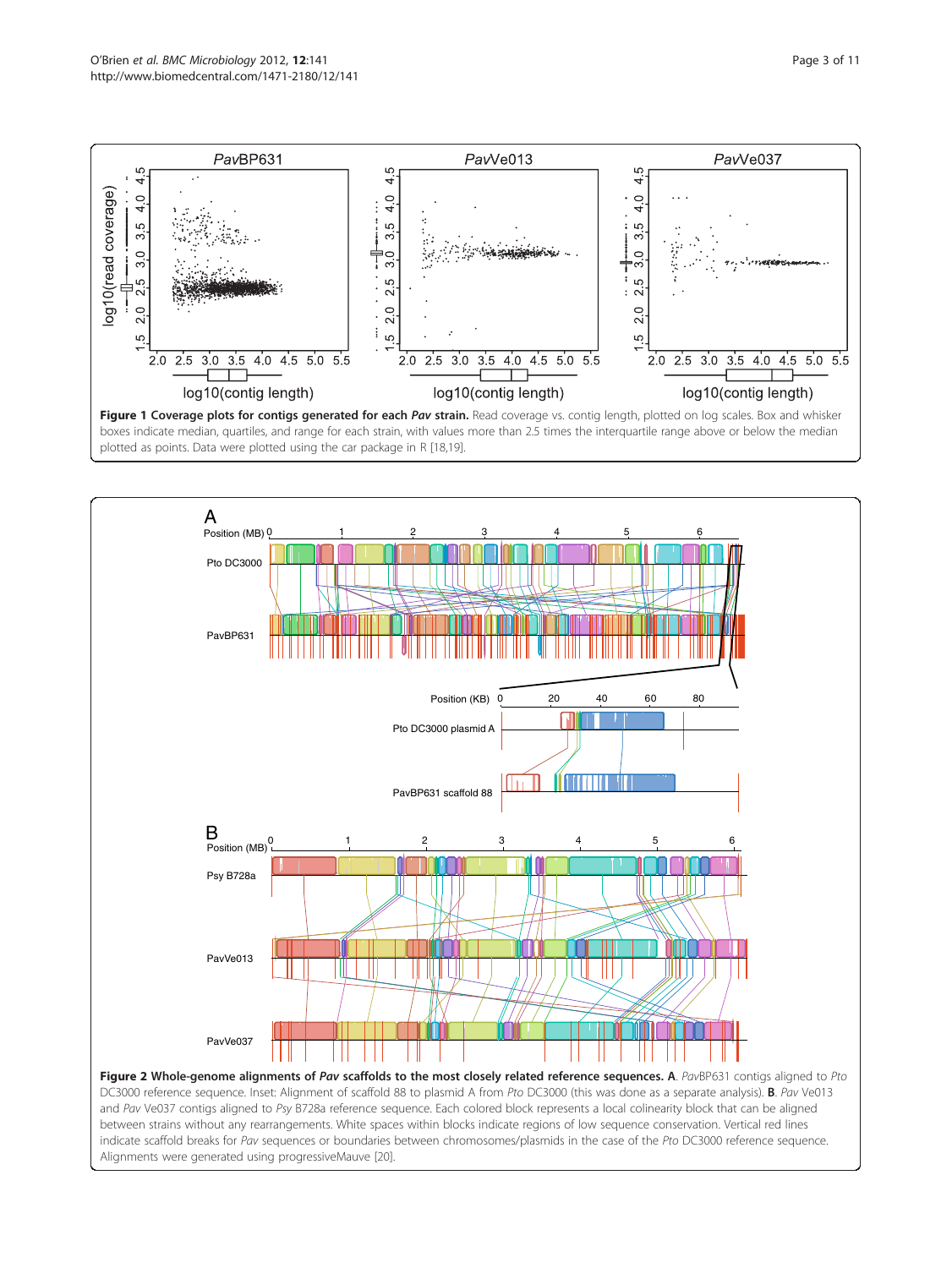<span id="page-3-0"></span>

other P. syringae strain. The closely related Pav Ve013 and Pav Ve037 strains shared 27 ORFs that lacked orthologs in any other P. syringae strain, while there were no ORFs found only in the three Pav strains and no other P. syringae strain.

There were a total of 262 Pav- specific homology groups that lacked orthologs in any other Psy strain in the ortholog analysis section of the results. Approximately half of these were most similar to genes from other species in the gamma-Proteobacteria, while another 25% were most similar to genes from beta-Proteobacterial species (Figure 3b). Over half of the ORFs with gamma-Proteobacterial hits matched genes from other *Pseudomonas* species, while  $\sim$ 15% were to genes from the plant pathogen Xanthomonas campestris. Of the 142 Pav-specific genes in Pav Ve013, 101 were located in two large gene clusters. One of these was a 110 kb cluster of 43 genes inserted at a tRNA locus in a region that is syntenic between  $Pav$  Ve013 and  $Psy$ B728a (Additional file [1](#page-9-0): Figure S1). Of these genes, 32 are most similar to Xanthomonas campestris 8004 genes ( $>50\%$  overlap; E-value  $<10^{-10}$ ), including a type IV secretion gene and a transposase gene located at one end of the cluster. The second cluster is 175 kb in length and consists of 58 genes, including 17 that are shared with *Pav* Ve037 (Additional file [2:](#page-9-0) Figure S2). The central core of this region comprises a 49 kb PFGI-1 type integrative conjugative element (ICE), most of which is homologous to an ICE from *Pseudomonas fluorescens* SWB25.

## Recombination and phylogenetic analysis

Comparisons of genealogies for each gene greater than 300 bp in length to the genome tree identified seven putatively recombinant genes where Pav BP631 is sister to one or both of the other Pav strains. However, in two cases all but one of the sequences are from Pav strains, so Pav BP631 necessarily has to be sister to other Pav strains in the unrooted tree. Three of the remaining five have very poor branch support. The remaining two putatively recombinant genes, a GAD-like protein and a putative prophage lysozyme, cluster Pav BP631 with one of the other Pav strains, but not both. In both cases the gene trees are highly incongruent with the core genome phylogeny, so it is not possible to determine the direction of transfer. Indeed, there are relatively long terminal branches leading to the Pav strains, suggesting that both Pav strains horizontally acquired the gene from other un-sequenced strains or that their relation may be an artifact of long-branch attraction.

When 42,569 variable positions from 595 single-copy orthologous genes in each of the 29 genome sequences were used for phylogenetic analysis the relationships were consistent with previous MLSA studies, although with much stronger phylogenetic support (Figure [4](#page-4-0)). There was 100% approximate Likelihood Ratio Test (aLRT) support for every node except for two of the relationships within the Pto lineage. In phylogroup 1, Pav BP631 clustered with Pan 302091 and Pmo 301020, sister to five *Pto* strains and *Pla* 302278. In phylogroup 2, Pav Ve013 and Pav Ve037 cluster as a sister lineage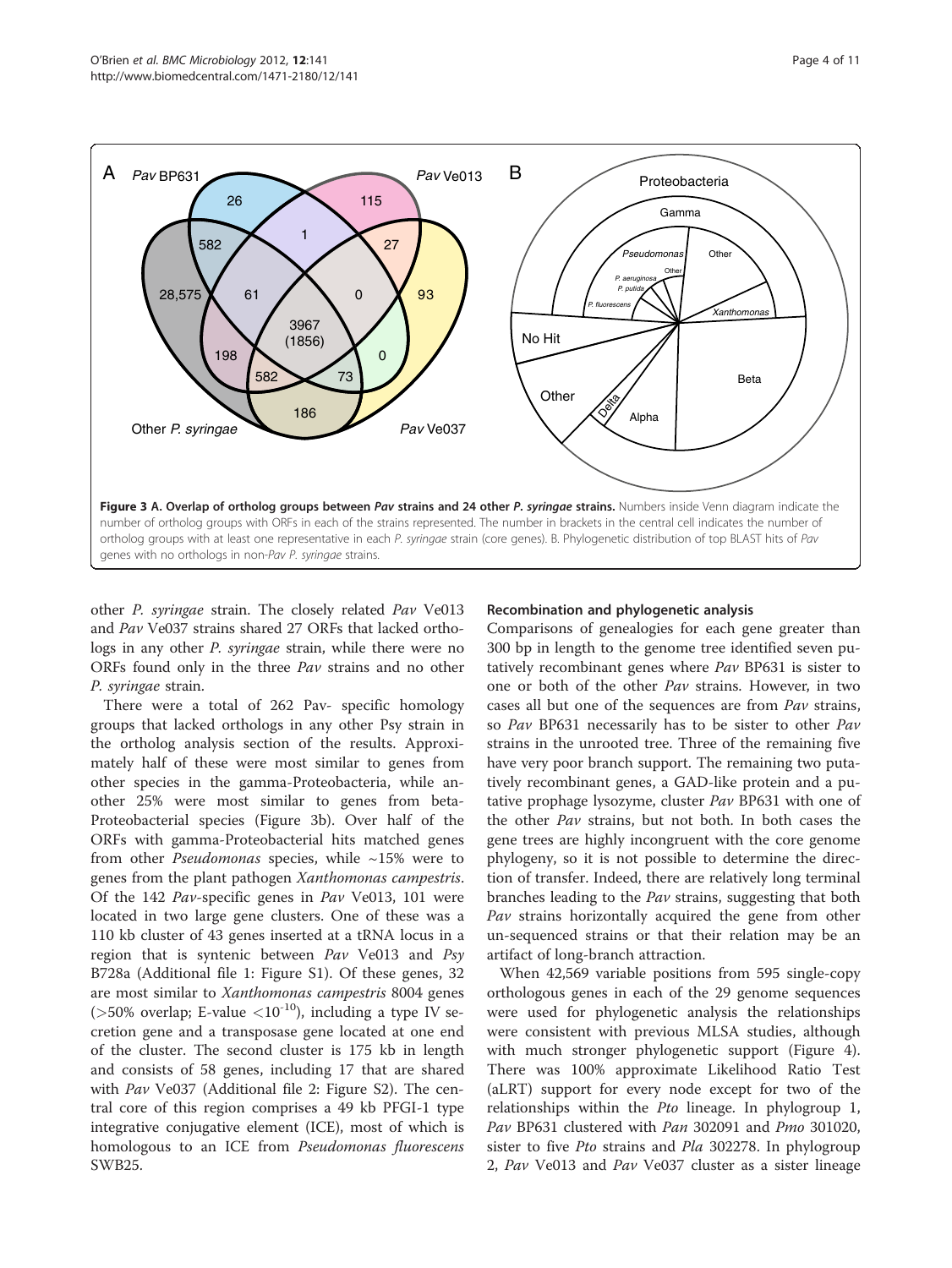to  $Pja$ , 301072, Ptt 50252 and Ppi 1704B within a group that also included Psy Cit7, Pac 302273 and Psy B728a. These two phylogroups clustered with the phylogroup 3 lineage that included 10 of the twelve additional sequenced strains, to the exclusion of the single representatives of phylogroups 4 and 5. The rooting of the tree is uncertain since the phylogenetic analysis did not include outgroups.

#### Divergence times

Divergence time estimates were strongly dependent on the substitution rate priors specified (Table [2\)](#page-5-0). Using the slower rate based on the divergence of *E. coli* from *Sal*monella 140 million years ago, we obtained age estimates for the most recent common ancestor of all P. syringae isolates ranging from 150 to 183 million years, depending on the locus. Phylogroup 1 Pav strains are

<span id="page-4-0"></span>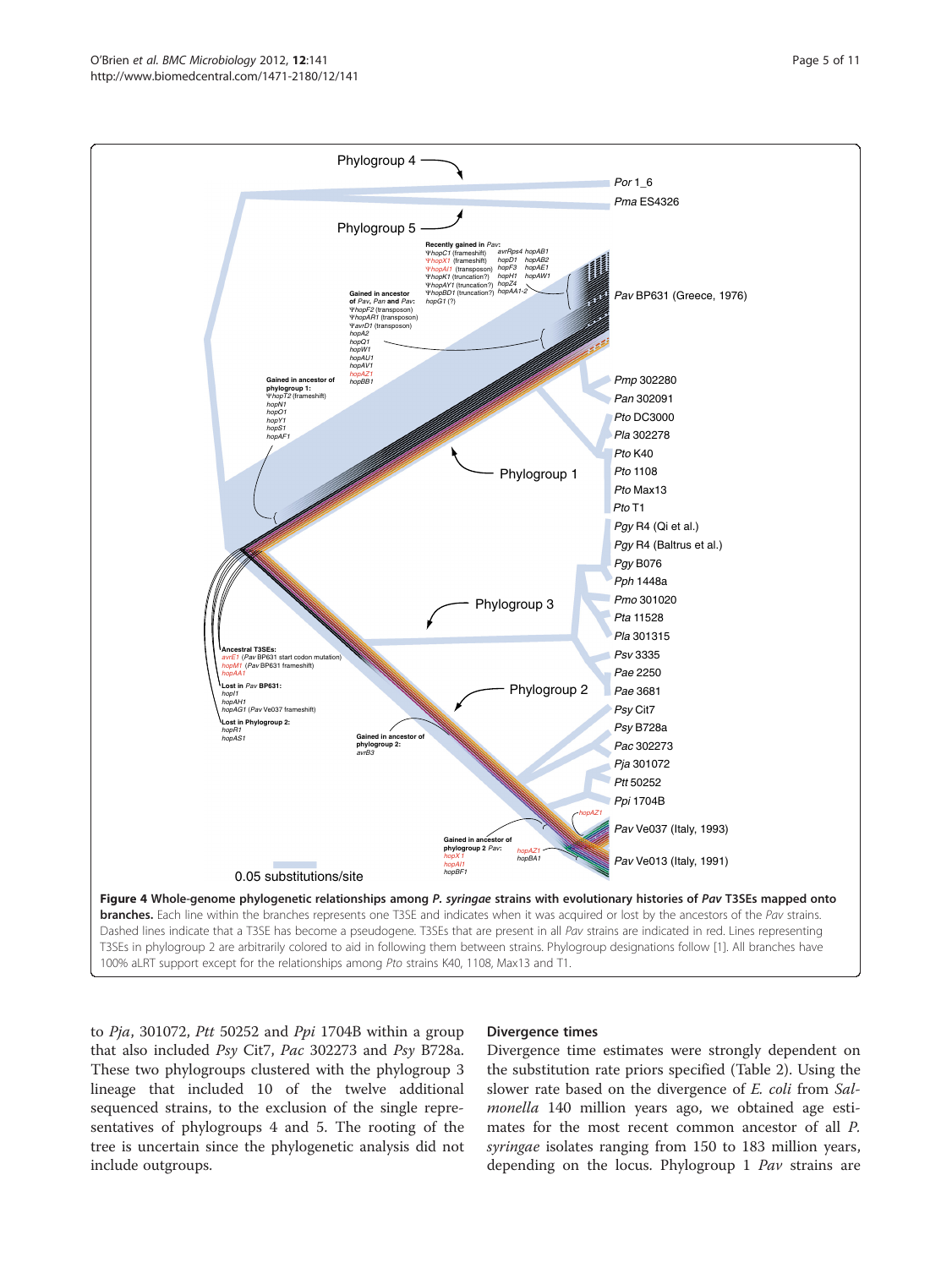<span id="page-5-0"></span>Table 2 Divergence time estimates for Pav lineages

| <b>Calibration point</b>                        | Rate<br>(subst./yr) | Locus | Age of Most Recent Common Ancestor (mean, 95% CI) <sup>1</sup> |                       |                      |  |
|-------------------------------------------------|---------------------|-------|----------------------------------------------------------------|-----------------------|----------------------|--|
|                                                 |                     |       | P. syringae                                                    | Phylogroup 1 Pav      | Phylogroup 2 Pav     |  |
| E. coli-Salmonella (140 MYA <sup>2</sup> ) [22] | $1x10^{-9}$         | gapA  | 183 MYA (92.8-300)                                             | 3.16 MYA (0.831-6.39) | 29.5 MYA (16.9-44.5) |  |
|                                                 |                     | gltA  | 171MYA (75.4-300)                                              | 3.88 MYA (0.945-8.02) | 17.6 MYA (7.10-29.8) |  |
|                                                 |                     | gyrB  | 171 MYA (93.7-272)                                             | 10.1 MYA (2.62-19.5)  | 34.3 MYA (17.9-54.8) |  |
|                                                 |                     | rpoD  | 153 MYA (66.4-260)                                             | 5.23 MYA (1.61-9.80)  | 14.8 (7.17-23.1)     |  |
| MRSA (1990) [21]                                | $2x10^{-6}$         | gapA  | 74,000 (39,800-116,000)                                        | 1200 (281-2350)       | 12,000 (7270-17,400) |  |
|                                                 |                     | gltA  | 41,600 (22,200-67,400)                                         | 1380 (414-2690)       | 4560 (2210-7070)     |  |
|                                                 |                     | gyrB  | 51,900 (30,500-77,700)                                         | 3400 (1050-6480)      | 10,600 (5580-16,700) |  |
|                                                 |                     | rpoD  | 49,600 (24,400-82,300)                                         | 1740 (640-3170)       | 7270 (3810-11.700)   |  |

1. Years before present unless otherwise indicated.

2. Million years before present.

inferred to have diverged between 3 and 10 million years ago, while phylogroup 2 strains have ages ranging from 17 to 34 million. When the substitution rate is inferred from the emergence of a clonal lineage of methicillinresistant Staphylococcus aureus (MRSA) since 1990 [\[21](#page-9-0)], P. syringae is inferred to have diversified within the last 42,000 to 74,000 years. Even with this rapid rate the data are not consistent with emergence of Pav within the last 40 years as the minimum age within the 95% confidence interval of any of the loci is 281 years for phylogroup 1 Pav and 2210 years for phylogroup 2 Pav. Phylogroup 2 Pav is inferred to have emerged thousands of years before phylogroup 1 Pav (4500–12,000 years versus 1200– 1700 years).

## Type III secreted effectors

There are dramatic differences in the number of T3SE homologs encoded in the genome of Pav BP631 versus the two other strains (Figure [4](#page-4-0)). Pav BP631 has homologs of 38 T3SEs, of which five have frameshift mutations and four have transposon insertions. There are partial sequences of three additional T3SEs, suggesting that they are truncated. However, they are located at the ends of scaffolds, so we are unable to confirm this. The entire sequence of a fourth T3SE that is also located at the end of a scaffold, hopG1, is present except for the stop codon. In contrast, Pav Ve013 and Pav Ve037 have homologs of only twelve and eleven T3SEs respectively, and one of these, *hopAG1*, is disrupted by a frameshift in Pav Ve037.

Only six T3SE homologs are common to all three Pav strains, and four of these are putatively non-functional in Pav BP631. Three of these shared T3SEs (avrE1, hopM1, and hopAA1) are also present in all other P. syringae strains and have genealogical histories congruent with the core genome phylogeny of the species, though hopM1 is truncated in many strains. These three T3SEs are located in the conserved effector locus (CEL) that flanks the type III secretion system structural genes. The Pav BP631 hopM1 locus has a number of frameshift mutations, while the *avrE1* gene contains a mutation in the first codon, changing GTG to GTA, which is a highly-atypical start codon that very likely severely reduces or completely disrupts translation [[23\]](#page-9-0). The only shared and putatively functional T3SE in the CEL is hopAA1.

The other T3SE homologs that are present in all three Pav strains are hopAI1, which is truncated in Pav BP631, hopX1, which has a frameshift in Pav BP631, and hopAZ1. All three Pav strains carry hopX1 in the exchangeable effector locus (EEL), which is located on the opposite side of the type III secretion system structural genes as the CEL, and which contains a variable assortment of T3SEs that are flanked by conserved genes. The EEL of Pav Ve013 and Pav Ve037 also contain avrB3 while the EEL of Pav BP631 contains a hopF2 sequence that has been disrupted by a transposase. Both *hopX1* and *hopAI1* appear to have been acquired independently by the two Pav lineages after their divergence from their most recent non-Pav common ancestor. The *hopAZ1* T3SE is particularly interesting since it is intact and putatively functional in all three Pav strains, yet appears to have been acquired independently by all three. No  $Pav$  HopAZ1 sequence shares more than 71% amino acid identity with any other *Pav* sequence, and they each form very strongly supported distinct phylogenetic clusters with other HopAZ1 alleles (Additional file [3](#page-9-0): Figure S3).

Five other T3SEs are present in the majority of *P. syr*ingae strains and have phylogenies congruent with the core genome. These include two that were lost in the common ancestor of all phylogroup 2 strains (hopR1 and *hopAS1*) and three that have recently been lost in the phylogroup 1 Pav lineage (hopI1, hopAH1 and hopAG1). All other Pav T3SEs have been acquired by horizontal transfer since the two Pav lineages diverged from each other. In the phylogroup 2 lineage, avrB3 was acquired by the common ancestor of all phylogroup 2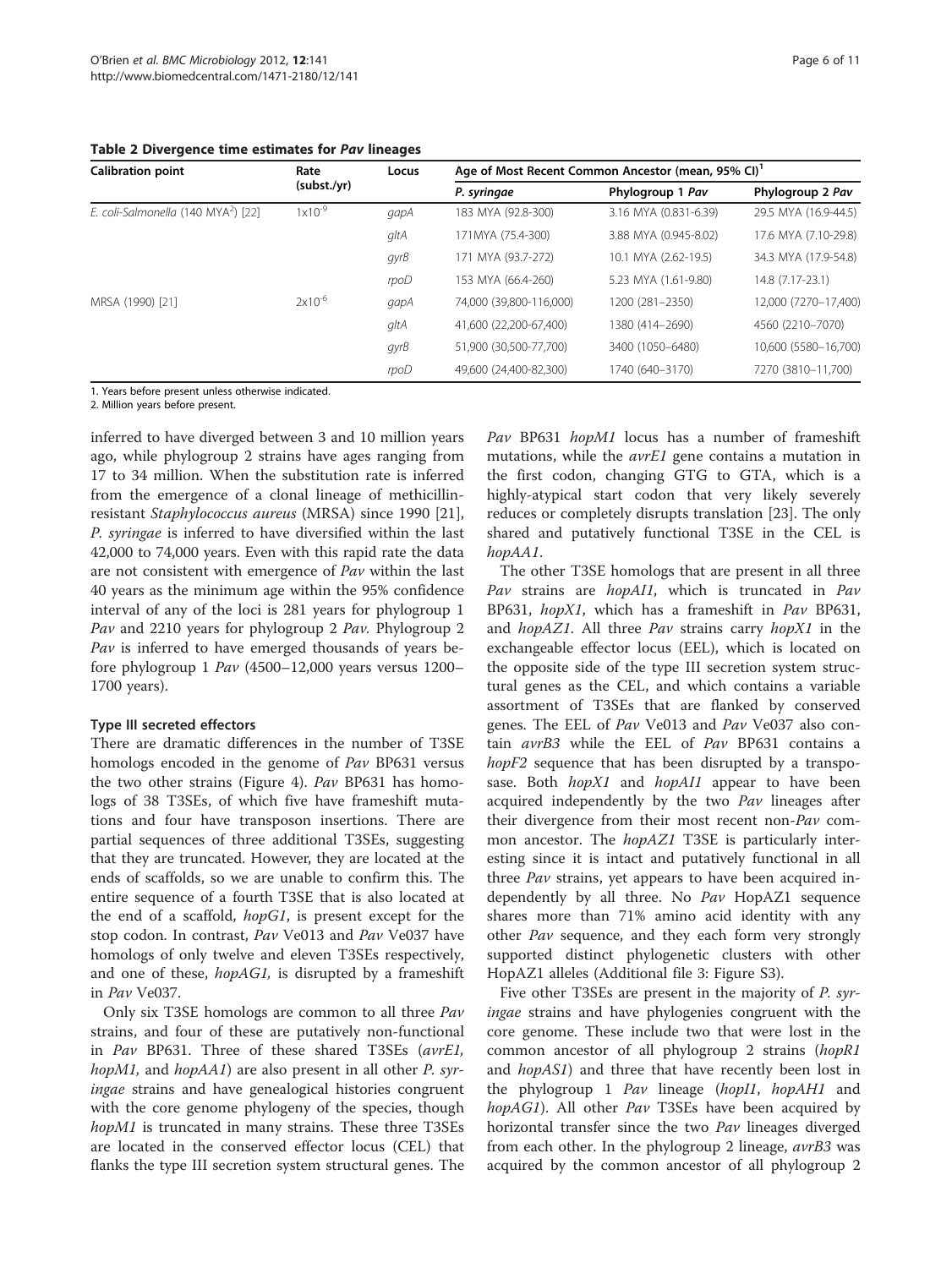strains, hopBF1 was acquired by the common ancestor of phylogroup 2 Pav, and hopBA1 was acquired by Pav Ve013 since its divergence from Pav Ve037. In the phylogroup 1 lineage, six T3SEs were acquired by the common ancestor of all phylogroup 1 strains. Nine additional T3SEs (plus hopAZ1) were acquired by the common ancestor of Pav BP631, Pmp 302280 and Pan 302191. However, the majority of T3SE gain has occurred since Pav BP631 diverged from its common ancestor with Pmp 302280 and Pan 302191 (15, plus hopX1 and hopAI1), almost half of which are pseudogenes.

## **Discussion**

The hazelnut decline pathogen P. syringae pv. avellanae provides a striking example of convergent evolution of host-specificity. While both Pav lineages are part of the P. syringae species complex, one must go back to the origin of the species complex to find their most recent common ancestor [\[6](#page-9-0)]. The fact that these two lineages began causing disease on hazelnut at roughly the same time and give rise to similar disease phenotypes makes it seem unlikely that their convergent evolution occurred entirely independently. However, we find almost no evidence of genetic exchange between these lineages, and little similarity in their respective virulence gene complements.

Hazelnut decline was first described in Greece caused by phylogroup 1 Pav, yet there is strong evidence that phylogroup 2 Pav emerged first. MLSA studies show that the phylogroup 2 Pav clade, which is restricted to Italian isolates, has over four times the genetic diversity found among the phylogroup 1 Pav strains, which include both Greek and Italian isolates [\[6](#page-9-0)]. This is significant since the extent of genetic diversity is usually associated with evolutionary age (baring the influence of certain evolutionary process or demographic changes). This is borne out by our molecular dating results. There is large variation in absolute divergence times depending on the substitution rate used, as rates based on fossil evidence [[22](#page-9-0)] are several orders of magnitude higher than rates based on emergence of antibiotic resistant bacteria [\[21](#page-9-0)], diversification within hosts [[21,24\]](#page-9-0), or ancient DNA [\[25](#page-10-0)]. Despite these limitations, one clear point is that divergence times are three to ten times older for phylogroup 2 Pav than for phylogroup 1 Pav. Indeed, even the most rapid substitution rates result in estimated divergence times for both lineages that predate the emergence of hazelnut decline by thousands of years.

The finding that  $Pav$  has been diversifying for a long period of time without being observed in the field is surprising. In Greece, Pav had a particularly heavy impact on the hazelnut cultivar Palaz during the late 1970s [\[3](#page-9-0)]. This cultivar was introduced from Turkey in the late 1960s where there are no records of hazelnut bacterial

canker. In contrast, there has been a long history of hazelnut cultivation in Italy, although the Palaz cultivar is not grown. Italian hazelnut cultivation increased rapidly during the decades leading up to the first observed outbreak during the 1970s, going from 3500 hectares in 1945 to almost 20,000 hectares by 1990 in the province of Viterbo [[26\]](#page-10-0). Much of the new cultivation in both Greece and Italy occurred on marginal lands with acidic soils, which are conditions that are likely to make hazelnut more susceptible to Pav infection.

How can the long time since *Pav* divergence be reconciled with the recent occurrence of hazelnut decline? Microbiological surveys of in Italy have found that wild hazelnut trees are often infected by phylogroup 2 Pav [[27](#page-10-0)], suggesting that wild trees might act as a reservoir. It is possible that phylogroup 1 Pav are associated with wild hazelnut in Greece, but similar surveys have not been carried out. Taken together, these data strongly suggest that both Pav lineages have been cryptically infecting hazelnut trees or wild relatives for a long time, and that the emergence of hazelnut decline in the 1970s was most probably due to changes in agricultural practice.

While there is no evidence of horizontal transfer between *Pav* lineages, we do find a large number of genes that have been horizontally acquired from other bacteria. Over 250 ORFs from the three Pav genomes lack orthologs in any other sequenced P. syringae strain. This includes over 200 genes that are present in one of the phylogroup 2 Pav strains but not the other, suggesting extensive gene acquisition and loss in this lineage. Over 80% of these genes have homologs in other Proteobacteria. Many of the strain-specific genes are organized into large genomic islands with signatures of mobile elements. Two of these genomic islands are homologous to regions found in other plantassociated bacteria, although the genetic similarity is low. This suggests either that the genetic exchange occurred in the distant past or that the donor strain is only distantly related to the sequenced strains in the database. It would be interesting to sequence other hazelnut-associated bacteria such Xanthomonas arbicola pv. corylina, which is responsible for hazelnut blight and *Pseudomonas fluorescens* strains associated with the roots of hazelnut trees.

A remarkable feature of evolution of phylogroup 1 Pav is the extremely fluid nature of their T3SE repertoires. Like other phylogroup 1 strains, the frequency of T3SE acquisition is extremely high, with 27 T3SEs acquired since it diverged from the common ancestor of the group. However, the rate of T3SE loss is much higher than has been documented for any other P. syringae strain. A total of twelve Pav BP631 T3SEs are inferred to be non-functional. By comparison, the strain with the second most T3SE pseudogenes is Pto DC3000 with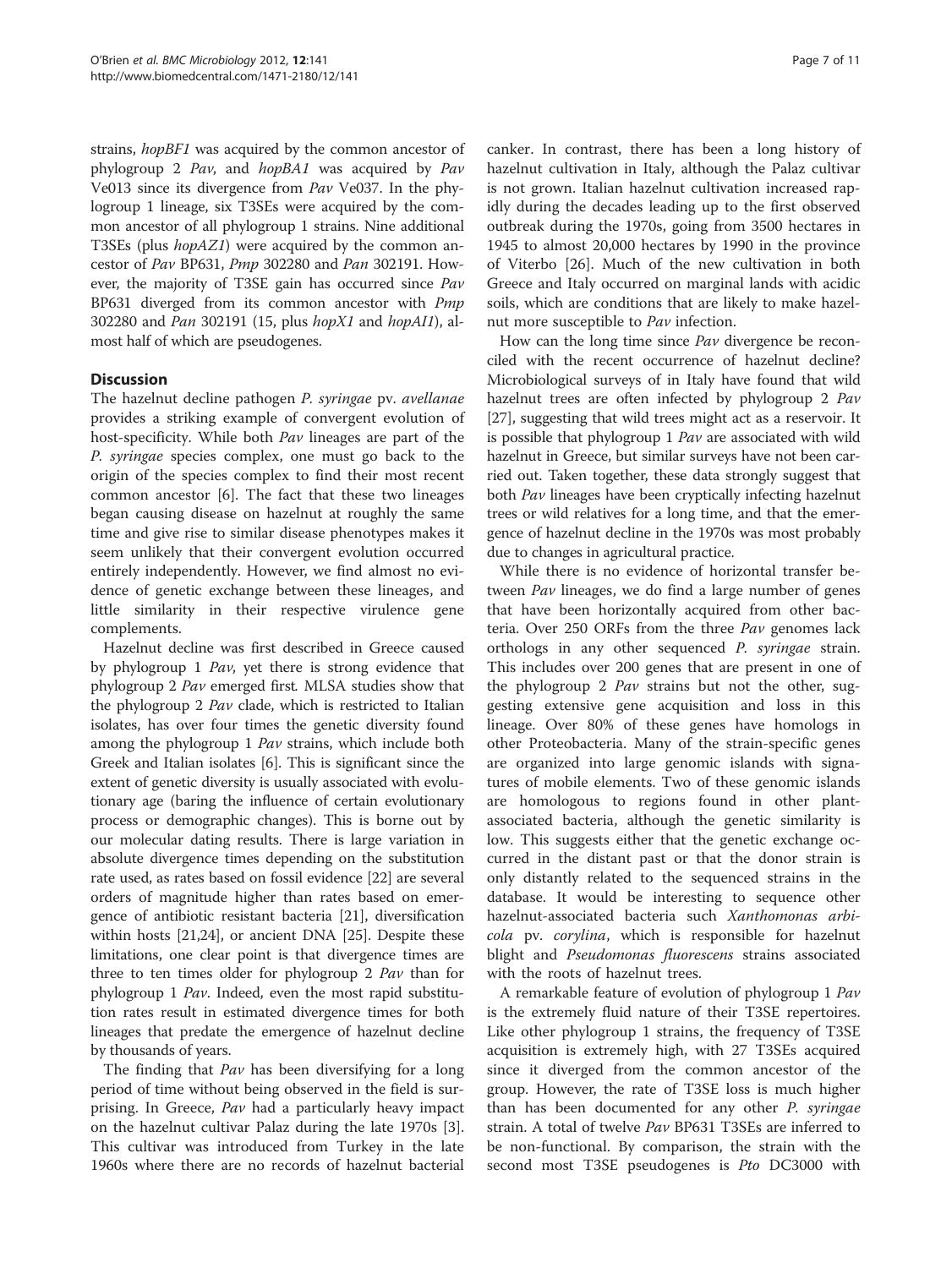seven [\[16](#page-9-0)]. All of the pseudogenization events in Pav BP631 appear to have happened since it diverged from Pmp 302280 and Pan 302091. Indeed, seven of them involve T3SEs that were acquired since this divergence, meaning that they were either acquired as nonfunctional genes or that they became pseudogenes after acquisition. The frequency of T3SE gain and loss is much lower in the phylogroup 2 Pav strains, with six and five gains for Pav Ve013 and Pav Ve037 respectively since they diverged from other phylogroup 2 strains. This is typical of the phylogroup as a whole, with three other strains that have acquired six or less T3SEs and the largest number of T3SE gains being twelve in Ppi 1704B.

Two of the Pav BP631 T3SE putative pseudogenes, avrE1 and hopM1, are notable because they are located in the CEL, which is present in all P. syringae strains with canonical hrp/hrc type III secretion systems. AvrE1 is essential for virulence in some P. syringae strains [[28\]](#page-10-0), but is functionally redundant with HopM1 in Pto DC3000, where it suppresses salicylic acid-mediated immunity [[29](#page-10-0)]. Frameshift mutations and truncations are common in hopM1, including in Pph 1448A [\[8](#page-9-0)], P. syringae pv. aptata DSM 50252 [[4](#page-9-0)] and Pto T1 [\[10\]](#page-9-0). To date, all sequenced strains have had intact avrE1 genes, except for Psv 3335 [\[15](#page-9-0)], which has a contig break in the gene and  $Por$  1\_6, which has a premature stop codon, but has an intact hopM1 gene [[14](#page-9-0)]. Homologs of avrE are also present in a number of other plant pathogens, including Erwinia amylovora and Pantoea stewartii, where it is essential for virulence [\[30-32](#page-10-0)]. Since P. syringae mutants lacking both of these T3SEs have strongly impaired virulence [\[33](#page-10-0)] it is unclear how Pav BP631 is able to establish infection without functional copies of either gene. It is possible that HopR1 [[34\]](#page-10-0) or another uncharacterized T3SE compensate for the loss of AvrE and HopM1 in hazelnut. Alternatively, a low level of translation might be initiated off the highly-atypical GTA start codon in *avrE* [\[23](#page-9-0)] or another in-frame start codon might be used, though this would be likely to have drastic effects on the N-terminal secretion signal and there are no other obvious candidates for ribosome binding sites.

Of the twelve putatively non-functional T3SEs in Pav BP631, four have intact homologs in phylogroup 2 Pav. These include the two CEL T3SEs discussed above and two T3SEs (hopX1 and hopAI1) that were independently acquired in each Pav lineage since they diverged from their closest sequenced relatives. Furthermore, three additional T3SEs that are present in phylogroup 2 Pav are inferred to have been lost completely in Pav BP631 since it's divergence from *Pmp* and *Pan*. This striking pattern suggests that phylogroup 1 Pav BP631 was under strong selective pressure to lose T3SEs deployed by the other Pav lineage.

The only putatively functional T3SEs that are common among the three Pav strains are HopAA1 and HopAZ1. HopAA1 is encoded in the CEL and descended from the common ancestor of P. syringae. It has been shown to play a role in the suppression of innate immunity in Arabidopsis [[35](#page-10-0)]. Pav BP631 also carries a paralogous copy (in-paralog) of hopAA1 in addition to the one in the CEL. This paralogous hopAA1 allele is also present in the two strong Arabidopsis pathogens Pto DC3000 and Pma ES4326. One of the most interesting findings is that hopAZ1 was independently acquired in all three Pav strains, which points to HopAZ1 as a promising candidate for modulating hazelnut host specificity. Unfortunately, this T3SE has not been functionally characterized and has no conserved domains. HopAZ1 alleles are present in twelve of the 29 P. syringae strains with sequenced genomes and dispersed among four of five phylogroups. A genealogical analysis of the hopAZ1 family shows strong discordance from the evolutionary history of the core genome, indicating frequent horizontal transmission of this T3SE family (Additional file [3](#page-9-0): Figure S3).

## Conclusions

Our comparative genomic analysis of three Pav isolates has further confirmed convergent evolution of two independent lineages onto hazelnut, and that this convergence is not due to genetic exchange between lineages. Furthermore, the divergence in T3SE complements suggests that the molecular mechanisms of defense evasion are distinct in each lineage. There has been particularly extensive remodeling of its T3SE repertoire in the more recently emerged lineage possibly in response to recognition by host factors that have coevolved with the T3SEs deployed by the other lineage. However, both lineages have been diversifying as hazelnut pathogens since long before the initial hazelnut decline outbreak was first documented in 1976. This suggests that changes in agricultural practice such as the propagation of new cultivars in Greece in the 1960s and 70s and the expansion of hazelnut cultivation into marginal habitats in Italy may have provided suitable conditions for the epidemic emergence of previously cryptic pathogens. While this scenario is clearly conjecture, we now have a number of strong candidate loci to pursue. Functional characterization of these loci in the future may reveal the key steps that these two distinct lineages took in order to subvert the hazelnut immune system.

## Methods

Sequencing and genome assembly followed the methods described in [\[36](#page-10-0)]. Briefly, cells were harvested from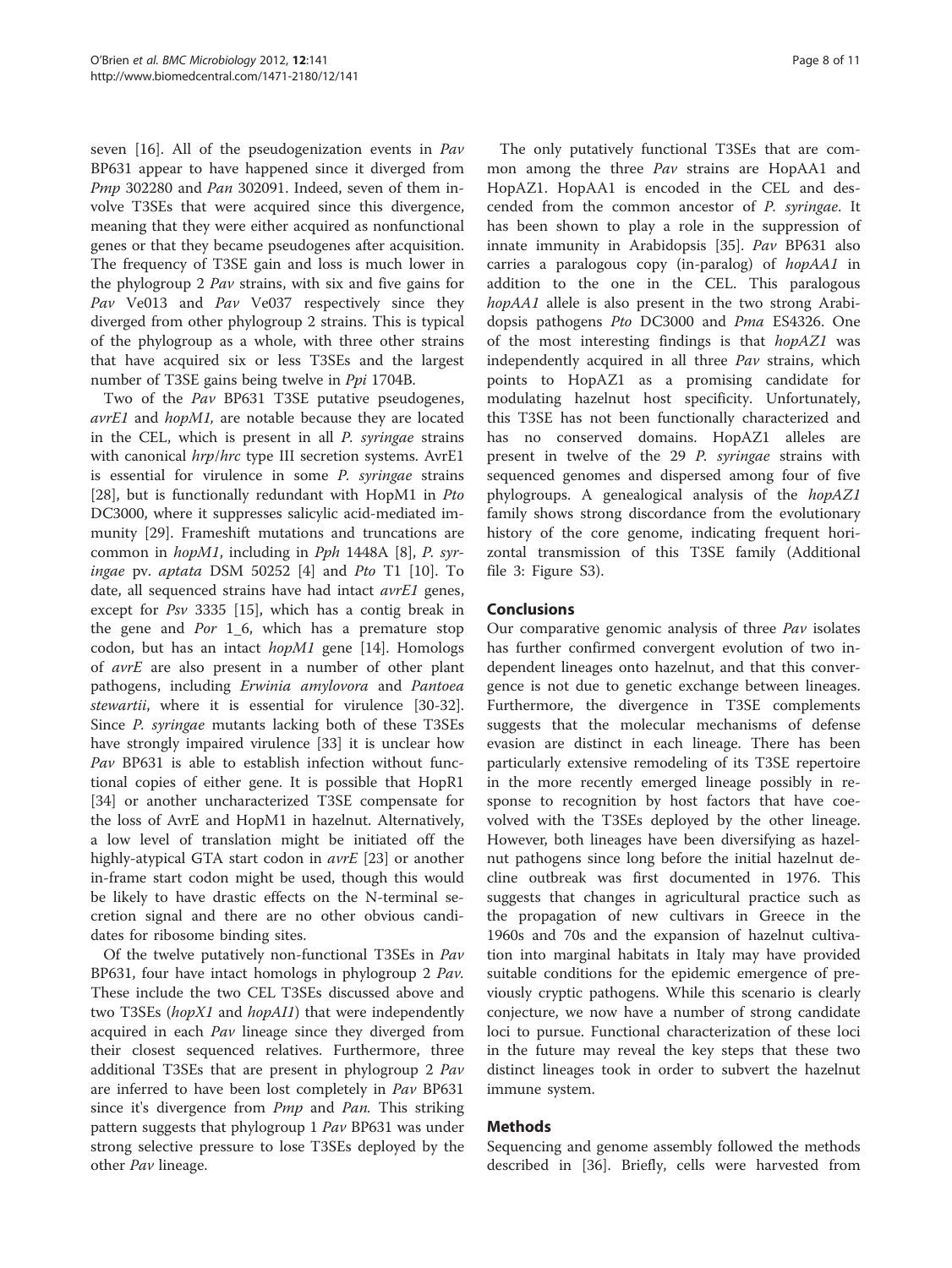1 mL of stationary-phase culture and DNA was isolated using the Gram-negative bacterial culture protocol of the Puregene Genomic DNA Purification Kit (Qiagen Canada, Toronto, ON) using double volumes of each reagent, repeating the protein precipitation step twice, and spooling the DNA during the precipitation step. Pairedend and mate-pair sequencing libraries were prepared using sample preparation kits from Illumina (San Diego, CA). DNA was sheared to 200 base pairs (bp) for the paired-end libraries and to 3 kilobases (kb) for the matepair libraries using a Covaris S-series sample preparation system. Each library was run on a single lane of an Illumina GA IIx sequencer, for 38 cycles per end, except for the Pav Ve013 and Pav Ve037 paired-end libraries, which were run for 82 cycles per end. Paired-end reads were assembled using the CLC Genomics Workbench (Århus, Denmark), using the short-read de novo assembler for Pav BP631 and the long-read assembler for the other strains. The resultant contigs were scaffolded with the mate-pair data using SSPACE [[37](#page-10-0)]. Scaffolds were ordered and oriented relative to the most closely related fully sequenced genome sequence (Pto DC3000 for PavBP631; Psy B728a for the other strains) using the contig mover tool in Mauve [[20\]](#page-9-0). Automated gene prediction and annotation was carried out using the RAST annotation server [[38](#page-10-0)]. These Whole Genome Shotgun projects have been deposited at DDBJ/EMBL/GenBank under the accession numbers AKBS00000000 (Pav BP631), AKCJ00000000 ( $Pav$  Ve013) and AKCK00000000 ( $Pav$  Ve037). The versions described in this paper are the first versions, AKBS01000000, AKCJ01000000 and AKCK01000000. Our methods have been shown to correctly assemble >95% of the coding sequences, including >98% of singlecopy genes for the fully sequenced strain P. syringae pv. phaseolicola (Pph) 1448A [\[36](#page-10-0)].

The amino acid translations of the predicted ORFs from each strain were compared to each other and to those from 26 other publically available P. syringae genome sequences using BLAST [[39\]](#page-10-0) and were grouped into orthologous gene families using orthoMCL [\[40](#page-10-0)]. Pav ORFs that were less than 300 bp in length and that did not have orthologs in any other strain were excluded from further analyses. The DNA sequences of the remaining Pav-specific ORFs were compared to all other strains using BLASTn and those that matched over at least 50% of their length with an E-value  $< 10^{-20}$  were also excluded. The amino acid translations of the remaining Pav-specific genes were searched against GenBank using BLASTp to determine putative functions and the taxonomic identities of donor strains. Genomic scaffolds containing blocks of Pav-specific genes were compared to the genome sequences of the most closely related Pav reference strain and to the database strain with the most hits to ORFs in the cluster using BLASTn

and similarities were visualized using the Artemis Comparison Tool [\[41](#page-10-0)].

Amino acid sequences of ortholog groups were aligned using MUSCLE [[42](#page-10-0)], and back-translated to DNA alignments using TranslatorX [[43\]](#page-10-0). PhyML [[44\]](#page-10-0) was used to infer phylogenies for each ortholog group and phylogenetic confidence was determined by the approximate likelihood-ratio test for branches (aLRT) method [\[45](#page-10-0)]. PhyML was also used to infer the core genome phylogeny by concatenating the aligned sequences of each ortholog group with one representative sequence in each strain and removing conserved alignment positions. Recombination between Pav lineages was detected by identifying gene trees in which Pav BP631 formed a monophyletic group with one or both of the other Pav strains.

In addition to the whole-genome ortholog analysis, we identified T3SE pseudogenes and gene fragments by BLASTing all of the amino acid sequences of T3SEs in the database at [www.pseudomonas-syringae.org](http://www.pseudomonas-syringae.org) against the Pav genome sequences, as well as 24 other draft Psy genome sequences using tBLASTn. Homologous DNA sequences were extracted and examined for truncations, frameshifts, contig breaks (usually caused by the presence of transposases or other multi-copy elements disrupting the coding sequences), and chimeric proteins. Sanger sequencing was used to fill contig gaps in Pav T3SE orthologs and to confirm frameshift mutations and transposon insertions using primers flanking each gap. Sequences lacking frameshifts were translated to amino acid sequences, aligned using MUSCLE, and back-translated to DNA alignments using TranslatorX [[43\]](#page-10-0). Sequences with frameshifts were added to the nucleotide alignments using MAFFT [\[46\]](#page-10-0). Phylogenies were inferred for each alignment using PhyML. Gains and loss of each T3SE family was mapped onto the core genome phylogeny by identifying clades in each T3SE gene tree that are congruent with the core genome phylogeny, allowing for gene loss in some lineages.

Divergence times were estimated for the most recent common ancestor of each of the Pav lineages and for P. syringae as a whole using the MLSA dataset from Wang et al. [[6\]](#page-9-0). This included partial sequences of four protein-coding genes for ten phylogroup 1 Pav strains and twelve phylogroup 2 Pav strains, as well as 110 additional P. syringae strains. Analyses were carried out using an uncorrelated lognormal relaxed molecular clock in BEAST v1.6.2 [\[47](#page-10-0)] with unlinked trees, and substitution models, allowing for recombination between loci. The HKY substitution model was used with gammadistributed rate variation, with separate partitions for codon positions  $1+2$  and for third positions. Substitution rates were set to published rates based on the split of Escherichia coli and Salmonella [\[22](#page-9-0)] and the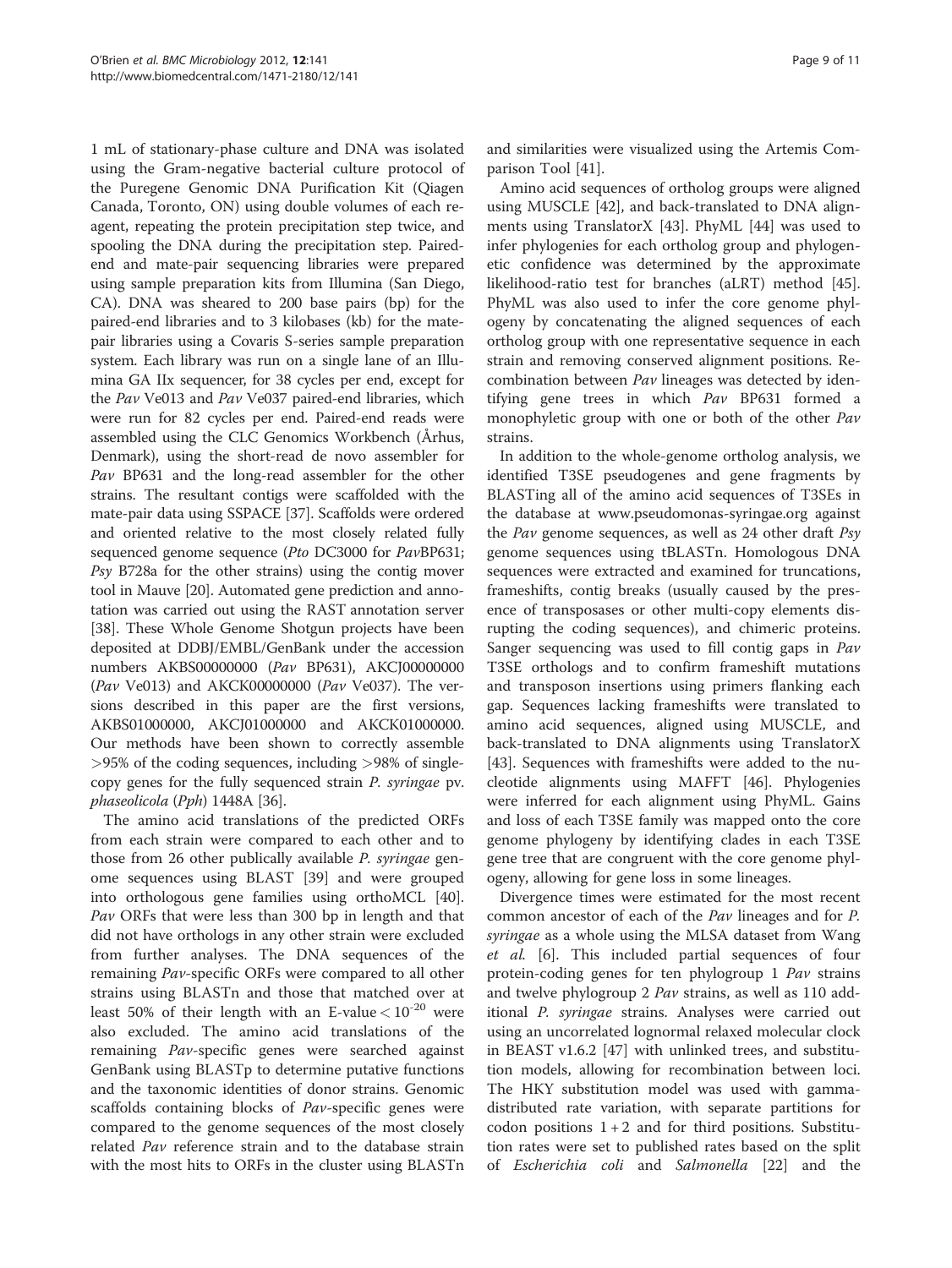<span id="page-9-0"></span>emergence of methicillin resistant Staphylococcus aureus (MRSA) [21]. Two independent Markov chains were run for 50 Million generations and results were combined for parameter estimates.

## Additional files

[Additional file 1](http://www.biomedcentral.com/content/supplementary/1471-2180-12-141-S1.pdf): Figure S1. BLASTn-based comparison of Pav Ve013, Psy B728a and Xanthomonas campestris 8004 showing a 110 kb insertion in Pav Ve013 with portions that are homologous to three different regions in the X. campestris 8004 genome.

[Additional file 2](http://www.biomedcentral.com/content/supplementary/1471-2180-12-141-S2.pdf): Figure S2. BLASTn-based comparison of Pav Ve013, Pav Ve037, Psy B728a and Pseudomonas fluorescens SBW25 showing large insertions in both Pav strains which lack homology to each other except for a central core homologous to an integrative conjugative element (ICE) in P. fluorescens SBW25.

[Additional file 3](http://www.biomedcentral.com/content/supplementary/1471-2180-12-141-S3.pdf): Figure S3. Gene tree for hopAZ homologs from all sequenced P. syringae strains. Pav sequences, which are colored in red, are found in three major subclades. Numbers above branches indicate aLRT branch support values.

#### Abbreviations

CEL: Conserved effector locus; EEL: Exchangeable effector locus; MLSA: Multilocus sequence analysis; MYA: Millions of years ago; T3SE: Type III secreted effector; Bp: Base pairs; Kb: Kilobases; Pan: P. syringae pv. actinidiae; Pav: Pseudomonas syringae pv. avellanae; Pja: P. syringae pv. japonica; Pmp: P. syringae pv. morsprunorum; Ppi: P. syringae pv. pisi; Psy: P. syringae pv. syringae; Pto: P. syringae pv. tomato; Ptt: P. syringae pv. aptata.

#### Competing interest

The authors declare no competing interests.

#### Acknowledgements

This work was supported by grants from the Natural Sciences & Engineering Research Council (NSERC) of Canada and the Canada Research Chairs Program to DSG.

#### Author details

<sup>1</sup>Department of Cell and Systems Biology, University of Toronto, 25 Willcocks St., Toronto, ON M5S 3B2, Canada. <sup>2</sup>Center for the Analysis of Genome Evolution & Function, University of Toronto, 25 Willcocks St., Toronto, ON M5S 3B2, Canada. <sup>3</sup>C.R.A.- Fruit Crops Research Centre, Via di Fioranello, 52; I-00134 Rome, Italy.

#### Authors' contributions

DSG, HEOB and MS conceived and designed the experiments. CY, PF, LY, JZ and PWW performed the experiments. HEOB, ST and YG analyzed the data. DSG Contributed reagents and materials. DSG, HEOB and MS wrote the paper. All authors read and approved the final manuscript.

#### Received: 6 January 2012 Accepted: 16 July 2012 Published: 16 July 2012

#### References

- 1. Hwang MSH, Morgan RL, Sarkar SF, Wang PW, Guttman DS: Phylogenetic characterization of virulence and resistance phenotypes of Pseudomonas syringae. Appl Environ Microbiol 2005, 71:5182–5191.
- Sarkar SF, Guttman DS: Evolution of the core genome of Pseudomonas syringae, a highly clonal, endemic plant pathogen. Appl Environ Microbiol 2004, 70:1999–2012.
- 3. Scortichini M: Bacterial canker and decline of European hazelnut. Plant Dis 2002, 86:704–709.
- Baltrus DA, Nishimura MT, Romanchuk A, Chang JH, Mukhtar MS, Cherkis K, Roach J, Grant SR, Jones CD, Dangl JL: Dynamic evolution of pathogenicity revealed by sequencing and comparative genomics of 19 Pseudomonas syringae isolates. PLoS Pathog 2011, 7:e1002132.
- 5. Marcelletti S, Ferrante P, Petriccione M, Firrao G, Scortichini M: Pseudomonas syringae pv. actinidiae draft genomes comparison reveal

strain-specific features involved in adaptation and virulence to Actinidia species. PLoS One 2011, 6:e27297.

- 6. Wang PW, Morgan RL, Scortichini M, Guttman DS: Convergent evolution of phytopathogenic pseudomonads onto hazelnut. Microbiology 2007, 153:2067–2073.
- 7. Cai R, Lewis J, Yan S, Liu H, Clarke CR, Campanile F, Almeida NF, Studholme DJ, Lindeberg M, Schneider D, et al: The plant pathogen Pseudomonas syringae pv. tomato is genetically monomorphic and under strong selection to evade tomato immunity. PLoS Pathog 2011, 7:e1002130.
- 8. Joardar V, Lindeberg M, Jackson RW, Selengut J, Dodson R, Brinkac LM, Daugherty SC, DeBoy R, Durkin AS, Giglio MG, et al: Whole-genome sequence analysis of Pseudomonas syringae pv. phaseolicola 1448A reveals divergence among pathovars in genes involved in virulence and transposition. J Bacteriol 2005, 187:6488–6498.
- 9. Studholme DJ, Gimenez Ibanez S, MacLean D, Dangl JL, Chang JH, Rathjen JP: A draft genome sequence and functional screen reveals the repertoire of type III secreted proteins of Pseudonomas syringae pathovar tabaci 11528. BMC Genomics 2009, 10:395.
- 10. Almeida NF, Yan S, Lindeberg M, Studholme DJ, Schneider DJ, Condon B, Liu H, Viana CJ, Warren A, Evans C, et al: A draft genome sequence of Pseudomonas syringae pv. tomato T1 reveals a type III effector repertoire significantly divergent from that of Pseudomonas syringae pv. tomato DC3000. Mol Plant Microbe Interact 2009, 22:52–62.
- 11. Farrer RA, Kemen E, Jones JDG, Studholme DJ: De novo assembly of the Pseudomonas syringae pv. syringae B728a genome using Illumina/Solexa short sequence reads. FEMS Microbiol Lett 2009, 291:103–111.
- 12. Green S, Studholme DJ, Laue BE, Dorati F, Lovell H, Arnold D, Cottrell JE, Bridgett S, Blaxter M, Huitema E, et al: Comparative genome analysis provides insights into the evolution and adaptation of Pseudomonas syringae pv. aesculi on Aesculus hippocastanum. PLoS One 2010, 5:e10224.
- 13. Qi M, Wang D, Bradley CA, Zhao Y: Genome sequence analyses of Pseudomonas savastanoi pv. glycinea and subtractive hybridization-based comparative genomics with nine pseudomonads. PLoS One 2011, 6:e16451.
- 14. Reinhardt JA, Baltrus DA, Nishimura MT, Jeck WR, Jones CD, Dangl JL: De novo assembly using low-coverage short read sequence data from the rice pathogen Pseudomonas syringae pv. oryzae. Genome Res 2009, 19:294–305.
- 15. Rodríguez-Palenzuela P, Matas IM, Murillo J, López-Solanilla E, Bardaji L, Pérez-Martínez I, Rodríguez-Moskera ME, Penyalver R, López MM, Quesada JM, et al: Annotation and overview of the Pseudomonas savastanoi pv. savastanoi NCPPB 3335 draft genome reveals the virulence gene complement of a tumour-inducing pathogen of woody hosts. Environ Microbiol 2010, 12:1604–1620.
- 16. Buell CR, Joardar V, Lindeberg M, Selengut J, Paulsen IT, Gwinn ML, Dodson RJ, Deboy RT, Durkin AS, Kolonay JF, et al: The complete genome sequence of the Arabidopsis and tomato pathogen Pseudomonas syringae pv. tomato DC3000. Proc Natl Acad Sci U S A 2003, 100:10181–10186.
- 17. Feil H, Feil WS, Chain P, Larimer F, DiBartolo G, Copeland A, Lykidis A, Trong S, Nolan M, Goltsman E, et al: Comparison of the complete genome sequences of Pseudomonas syringae pv. syringae B728a and pv. tomato DC3000. Proc Natl Acad Sci U S A 2005, 102:11064–11069.
- 18. Fox J, Weisberg S: An R Companion to Applied Regression. 2nd edition. Thousand Oaks CA: Sage Publications; 2011.
- 19. R Deveolpment Core Team: R: A Language and Environment for Statistical Computing. Vienna, Austria: R Foundation for Statistical Computing; 2011.
- 20. Darling AE, Mau B, Perna NT: progressiveMauve: multiple genome alignment with gene gain, loss and rearrangement. PLoS One 2010, 5:e11147
- 21. Nübel U, Dordel J, Kurt K, Strommenger B, Westh H, Shukla SK, Žemličková H, Leblois R, Wirth T, Jombart T, et al: A timescale for evolution, population expansion, and spatial spread of an emerging clone of methicillin-resistant Staphylococcus aureus. PLoS Pathog 2010, 6:e1000855.
- 22. Ochman H, Wilson AC: Evolution in bacteria: evidence for a universal substitution rate in cellular genomes. J Mol Evol 1987, 26:74-86.
- 23. Kim SW, Jung WH, Ryu JM, Kim JB, Jang HW, Jo YB, Jung JK, Kim JH: Identification of an alternative translation initiation site for the Pantoea ananatis lycopene cyclase (crtY) gene in E. coli and its evolutionary conservation. Protein Expr Purif 2008, 58:23–31.
- 24. Morelli G, Didelot X, Kusecek B, Schwarz S, Bahlawane C, Falush D, Suerbaum S, Achtman M: Microevolution of Helicobacter pylori during prolonged infection of single hosts and within families. PLoS Genet 2010, 6:e1001036.